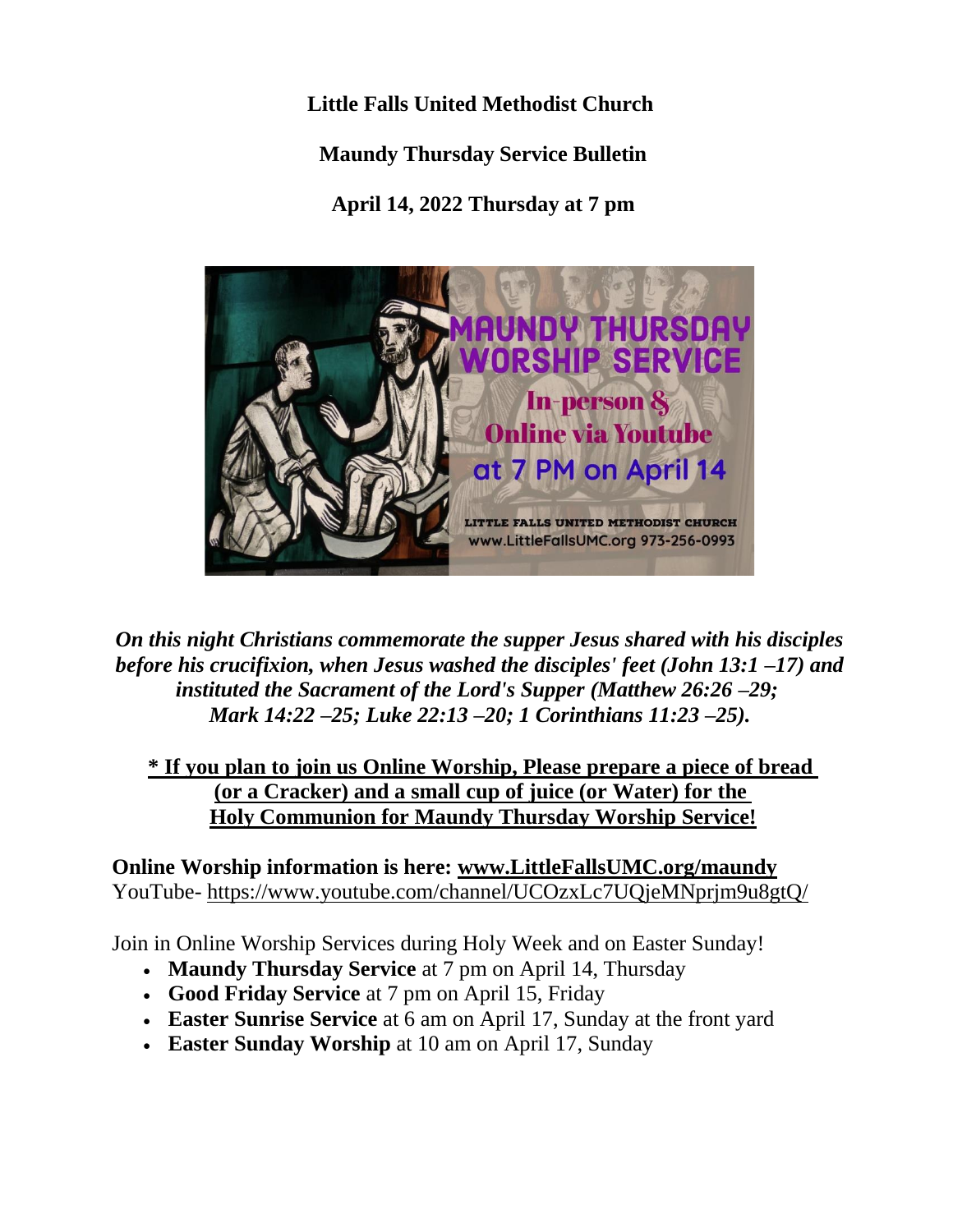#### **Prepare yourself for Worship!**

# **Call to Worship**

Leader: A table is set before us. A feast is prepared for us.

# **All: A meal of bread and wine, of meat and bitter herbs.**

Leader: The Lord calls us to this supper of remembrance.

### **All: The Lord calls us to serve and to be served.**

Leader: As we break the bread and share the cup,

### **All: our understanding may fail us.**

Leader: But we will never forget Christ's example.

# **All: We will never forget the full extent of his love.**

# **OPENING HYMN** *What Wondrous Love is This* **UMH 292 v 1-3**

What wondrous love is this, O my soul, O my soul! What wondrous love is this, O my soul! What wondrous love is this, That caused the Lord of bliss, To bear the dreadful curse, for my soul, for my soul, To bear the dreadful curse for my soul.

What wondrous love is this, O my soul, O my soul! What wondrous love is this, O my soul! What wondrous love is this, That caused the Lord of life, To lay aside his crown for my soul, for my soul, To lay aside his crown for my soul.

To God and to the Lamb, I will sing, I will sing! To God and to the Lamb, I will sing, I will sing! To God and to the Lamb, Who is the great "I AM, " While millions join the theme, I will sing, I will sing! While millions join the theme, I will sing.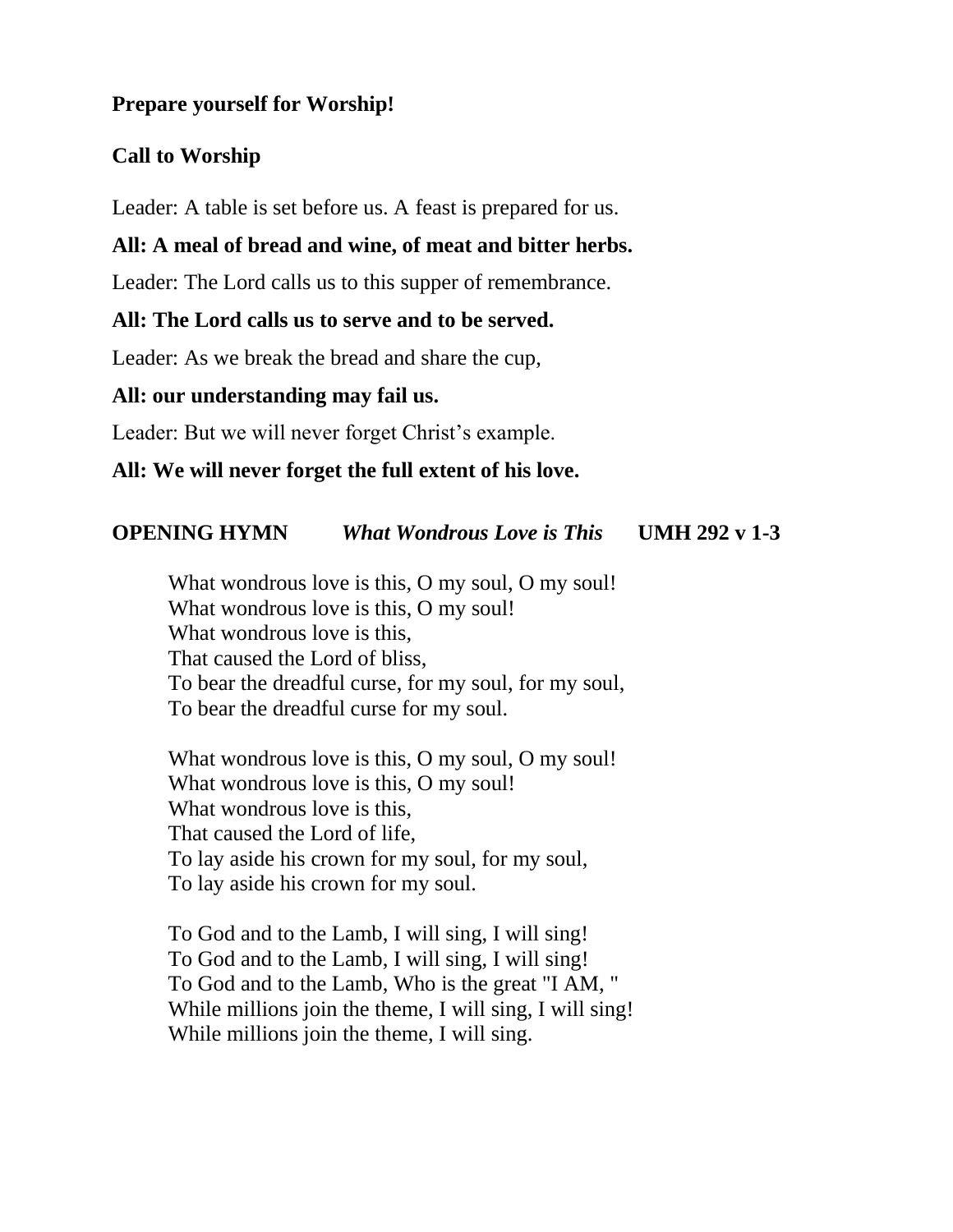# **CONFESSION AND PARDON**

Leader: My sisters and brothers, Christ shows us his love by becoming a humble servant. Let us draw near to God and confess our sin in the truth of God's Spirit.

**All: Most merciful God, we your Church confess that often our spirit has not been that of Christ. Where we have failed to love one another as he loves us, where we have pledged loyalty to him with our lips and then betrayed, deserted, or denied him, forgive us, we pray; and by your Spirit make us faithful in every time of trial; through Jesus Christ our Lord. Amen.**

Leader: Who is in a position to condemn? Only Christ. But Christ suffered and died for us, was raised from the dead and ascended on high for us and continues to intercede for us. Believe the good news: In the name of Jesus Christ, you are forgiven!

## **All: In the name of Jesus Christ, you are forgiven! Glory to God. Amen.**

# **THE LESSON FROM SCRIPTURE**

# **John 13:1-17, 31-35**

Leader: Now before the festival of the Passover, Jesus knew that his hour had come to depart from this world and go to the Father. Having loved his own who were in the world, he loved them to the end.

## **All: The devil had already put it into the heart of Judas son of Simon Iscariot to betray him.**

Leader: And during supper Jesus, knowing that the Father had given all things into his hands, and that he had come from God and was going to God, got up from the table, took off his outer robe, and tied a towel around himself.

## **All: Then he poured water into a basin and began to wash the disciples' feet and to wipe them with the towel that was tied around him.**

Leader: He came to Simon Peter, who said to him, "Lord, are you going to wash my feet?"

### **All: Jesus answered, "You do not know now what I am doing, but later you will understand."**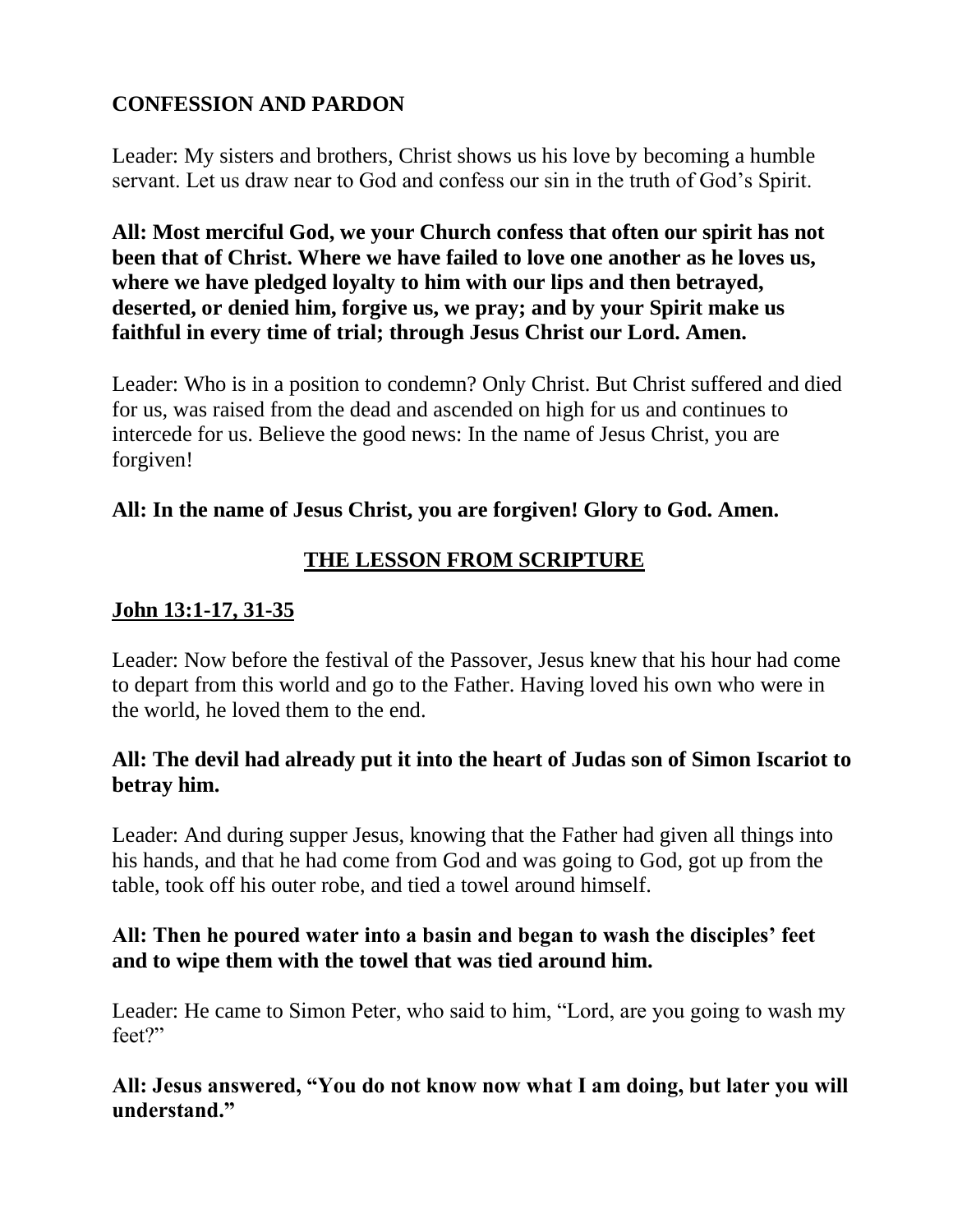Leader: Peter said to him, "You will never wash my feet." Jesus answered, "Unless I wash you, you have no share with me."

### **All: Simon Peter said to him, "Lord, not my feet only but also my hands and my head!"**

Leader: Jesus said to him, "One who has bathed does not need to wash, except for the feet, but is entirely clean. And you are clean, though not all of you."

### **All: For he knew who was to betray him; for this reason he said, "Not all of you are clean."**

Leader: After he had washed their feet, had put on his robe, and had returned to the table, he said to them, "Do you know what I have done to you?

### **All: You call me Teacher and Lord—and you are right, for that is what I am.**

Leader: So if I, your Lord and Teacher, have washed your feet, you also ought to wash one another's feet.

### **All: For I have set you an example, that you also should do as I have done to you.**

Leader: Very truly, I tell you, servants are not greater than their master, nor are messengers greater than the one who sent them.

#### **All: If you know these things, you are blessed if you do them.**

Leader: When he had gone out, Jesus said, "Now the Son of Man has been glorified, and God has been glorified in him.

### **All: If God has been glorified in him, God will also glorify him in himself and will glorify him at once.**

Leader: Little children, I am with you only a little longer. You will look for me; and as I said to the Jews so now, I say to you, 'Where I am going, you cannot come.'

**All: I give you a new commandment, that you love one another. Just as I have loved you, you also should love one another. By this everyone will know that you are my disciples, if you have love for one another."**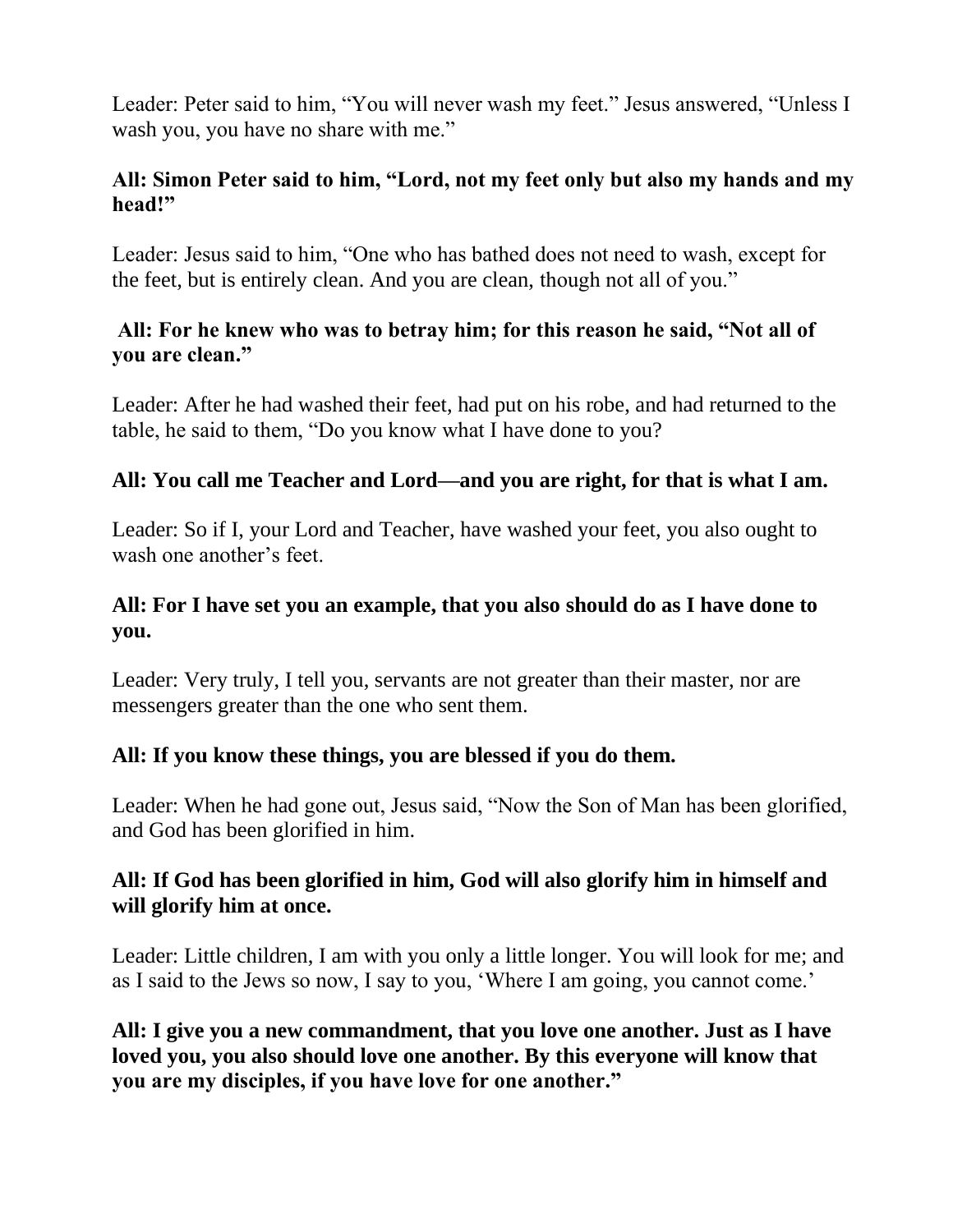It was a night that Jesus and his disciples had a feast for the season, Passover. Disciples had been with Jesus for three years since Jesus called them his disciples. They said, "Yes," and followed Jesus. They were with Jesus always. Being with them, Jesus taught many things and showed many things. They had shared a table to eat together, inside or outside of a building. The night was different from any other night for disciples. It was the first day of Passover, and following Jesus' direction, they found a place and prepared traditional food for dinner. It seemed to be the usual table for them to observe the season Passover. However, Jesus took the bread and gave thanks to God for the bread and gave it to his disciples, saying, "Take, eat, this is my body which is given for you. Do this in remembrance of me." Then he took the cup, gave thanks to God for the wine, and gave it to the disciples, saying, "Drink from this, all of you. This is my blood of the new covenant poured for you and for many for the forgiveness of sins. Do this as often as you drink it in remembrance of me." Jesus' words were unusual for disciples. Jesus was asking them to remember him whenever they eat or drink. He had never asked this before. But that night, he asked the disciples to remember him forever whenever they eat or drink non-special food, bread and wine.

That was not all for an unusual event. During the supper, Jesus got up, took off his outer robe, and tied a towel around himself. He poured water into a basin and began to wash the disciples' feet. They were surprised because it was not a teacher's job but a servant's job. The timing of washing feet was not usual. The servants of a house wash the guests' feet when they come in. Disciples would not understand why Jesus washed their feet when Jesus washed their feet. After Jesus washed their feet, they could understand why Jesus washed their feet because Jesus said, "So if I, your Lord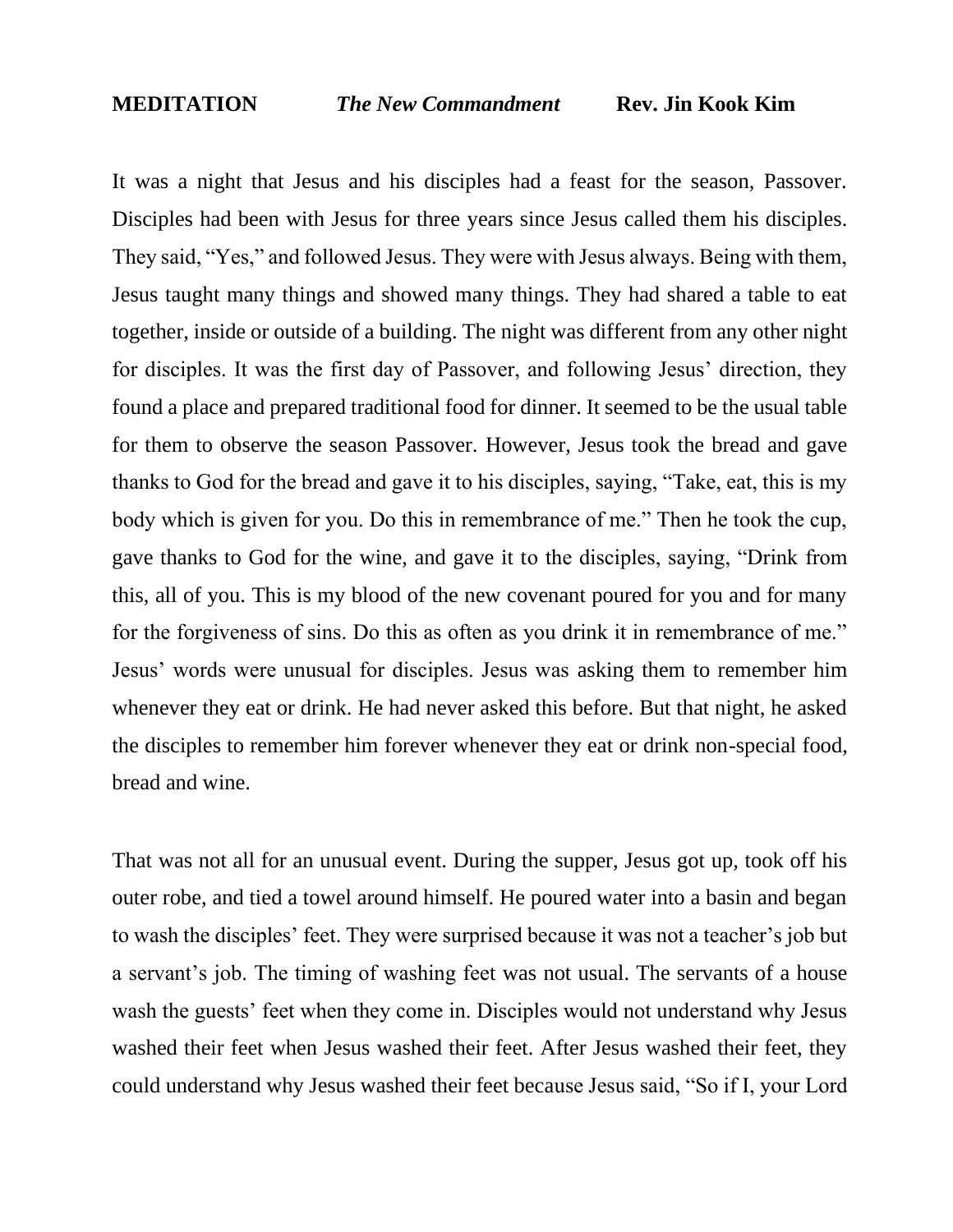and Teacher, have washed your feet, you also ought to wash one another's feet." Jesus wanted to show his disciples how to serve others.

On the night two thousand years ago, Jesus asked disciples to remember Jesus' love, who would give up his life, his body, and his blood. Also, Jesus asked them to serve one another as Jesus served them. Tonight, through this Maundy Thursday Service and the scripture, Jesus asks us to remember him, his love, and love others as Jesus loves us. Jesus asks us to serve others as Jesus served us.

Let us remember his love. Let us remember that Jesus gave us his body and blood. Let us remember Jesus' service for us. And let us follow Jesus' life, love, and service. To observe Maundy Thursday is not only to join this service but also to have the heart of Jesus and live out Jesus' life in our lives. Jesus gave us his body and blood and his life. What can we give to others? Jesus washed our feet. How can we wash others' feet? Considering the questions and trying to answer them would be a good first step for us to follow Jesus' life. Little Falls Church Family, let us live out Jesus' love by loving others and serving others. Amen.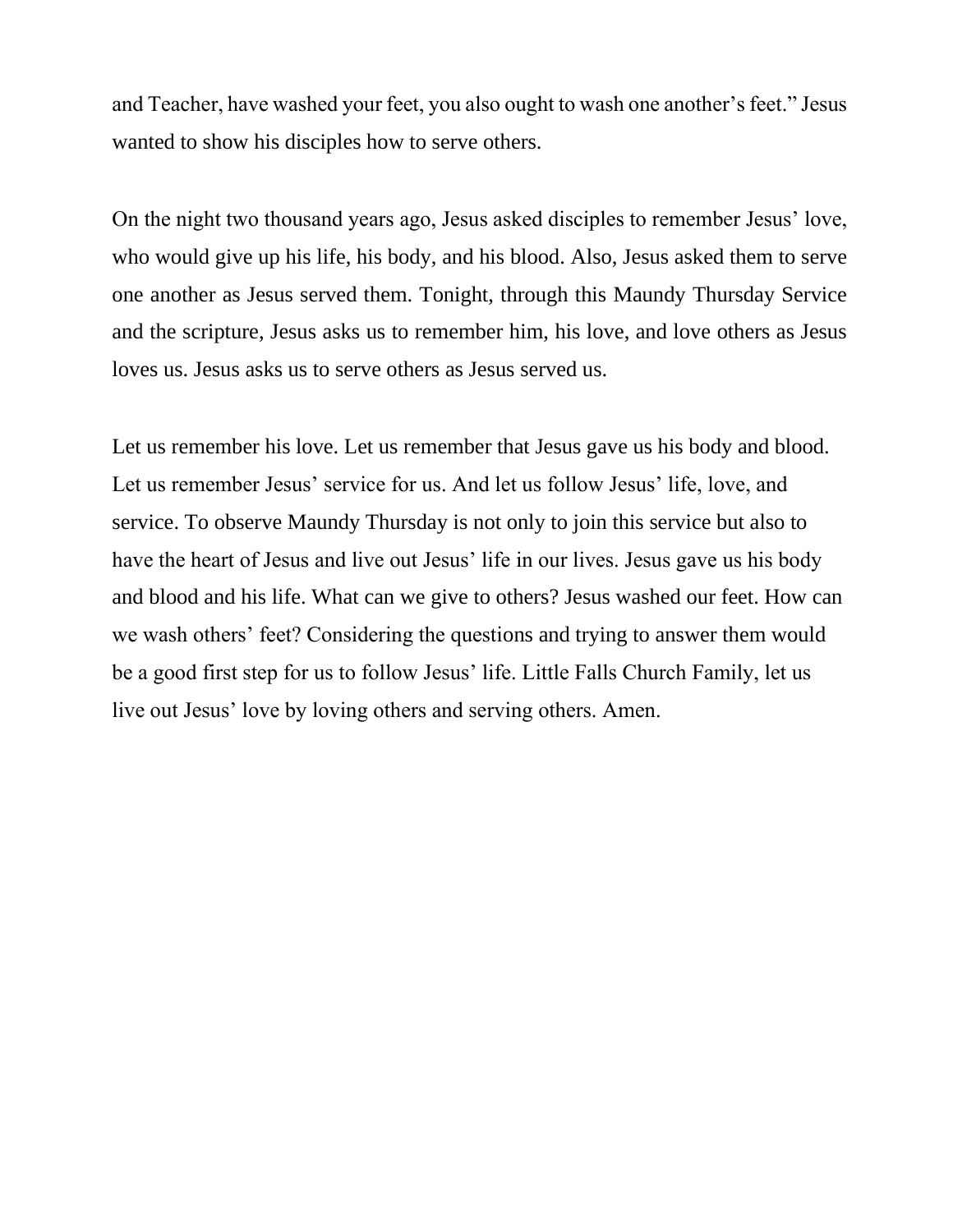#### **HYMN OF REFLECTION** *Broken for Me* **TFWS 2263**

*(Refrain)* Broken for me Broken for you The body of Jesus Broken for you

He offered His body He poured out His soul Jesus was broken That we might be whole *(Refrain)*

Come to My table And with Me dine Eat of My bread And drink of My wine *(Refrain)*

This is My body Given for you Eat it remembering I died for you *(Refrain)*

This is My blood I shed for you For your forgiveness Making you new *(Refrain)*

The body of Jesus Broken for you

### **THANKSGIVING AND COMMUNION Rev. Jin Kook Kim**

**Response 1**

**Holy, holy, holy Lord, God of power and might, heaven and earth are full of your glory. Hosanna in the highest. Blessed is he who comes in the name of the Lord. Hosanna in the highest.**